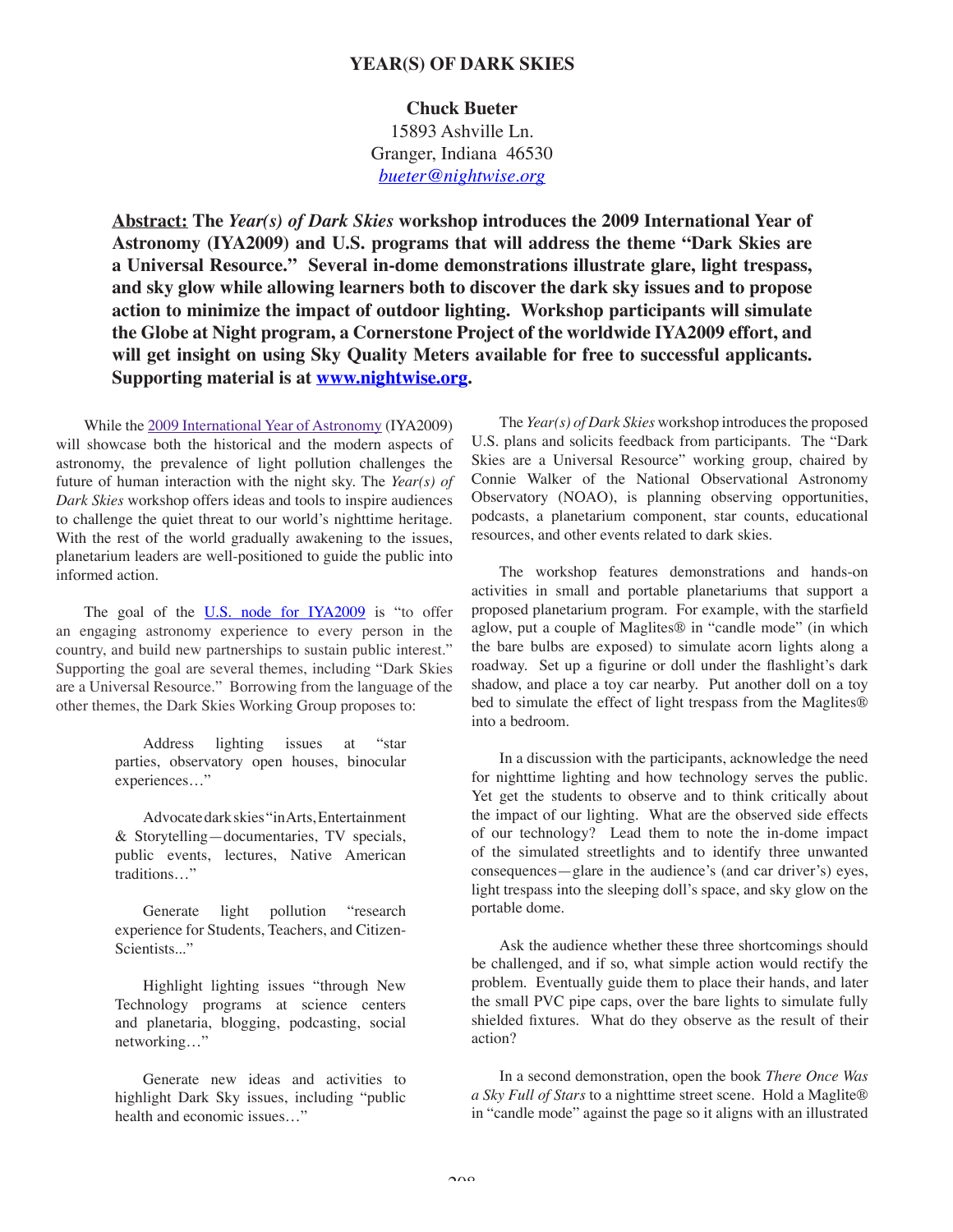streetlight. Note several ways the light impacts the nightscape on the book itself. Then shield the bare light and compare. Under a dome of stars, simply read aloud this fine children's book about light pollution.

In a third demonstration, while acknowledging the improved nighttime environment from better lighting, show the vast environmental gain from not turning on an outdoor light in the first place. If the group leader permits it, use 100 individual pieces (*e.g.,* candy M&Ms®) to represent the amount of energy extracted from Earth. Subtract losses along the **energy chain** to demonstrate how the light pollution represents a small fraction of the total energy lost. Sky glow is the tip of an iceberg of waste.

With the audience, discuss other upsides of improved outdoor lighting, including energy and money savings, benefit to animal habitats, and lessening of greenhouse gas emissions. Introduce the participants to new aspects of light pollution, such as the reduction of melatonin production in humans, that are under investigation. Challenge misconceptions, such as "more light necessarily means better security," with concrete counterarguments and provided visual examples.

If we are to make inroads into lessening sky glow, we have to motivate the public through *their* nighttime experiences, not ours. At the workshop, planetarians also simulate in-dome the Globe at Night international star count. After learning how to find Orion, students will count the number of stars visible within that constellation. They match their observations with a selection of magnitude-limited star charts and send their respective limiting magnitude to the online global database. Later they can compare their local sky conditions and population with global counterparts.

A digital version of Globe at Night correlates the observed limiting magnitude to a numeric value obtained from an instrument that quantifies sky glow. Students will use Sky Quality Meters (SQMs) to determine the sky's brightness in magnitudes per square arcsecond and compare that number with what they see with the naked eye. In a discussion with planetarium visitors, compare local SQM readings with requisite lighting levels for other activities, such as doing brain surgery or walking in a theater without tripping.

The multinational IYA2009 effort will include Globe at Night as one of the IYA2009 Cornerstone Projects. At the workshop, attendees will get tips on how to apply for free SQMs to conduct Globe at Night observations in their communities.

The world media will soon be highlighting varied aspects of astronomy, including the modern scourge of poor outdoor lighting. Many people, especially youths and urban residents, are not even aware of the starry grandeur they are missing. Fortunately, a groundswell of dark sky advocacy is rising. Being a community that observes and quantifies sky conditions, astronomers have been on the forefront of the campaign to advocate responsible outdoor lighting. I invite you to energize your small dome by enabling your visitors to prioritize their night sky and outdoor lighting decisions. Year(s) of Dark Skies is (are) coming soon.

If you would like to contact me with advice or ideas related to the Dark Skies Working Group, I truly welcome your input and suggestions. The U.S. IYA website, to which astronomy educators can add content, is at www.astronomy2009.us. May IYA2009 be the beginning of many years of dark skies.

## **Links**

### http://www.astronomy2009.org IYA2009 home page.

#### http://www.astronomy2009.us

IYA2009 United States node home page.

## http://www.nightwise.org

Nightwise lighting issues from Chuck Bueter.

# http://www.shopatsky.com/index.asp?PageAction=VIEWPRO D&ProdID=1161

*There Once Was a Sky Full of Stars*; by Bob Crelin, illustrated by Amie Ziner; ISBN: 1-931559-37-6; Sky Publishing Corp., Cambridge, MA; 2003.